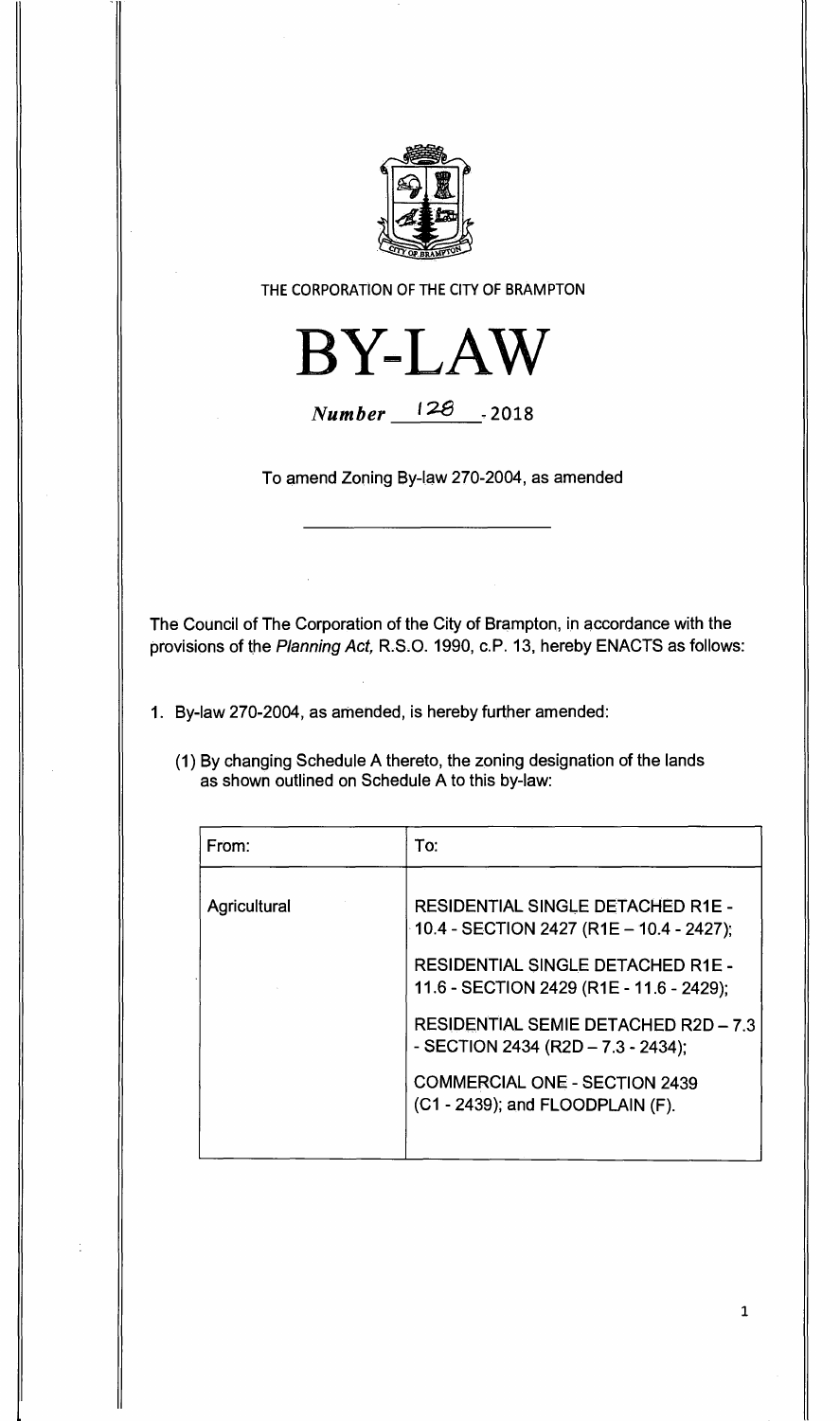## ENACTED and PASSED this 27<sup>th</sup> day of June, 2018.

l,



2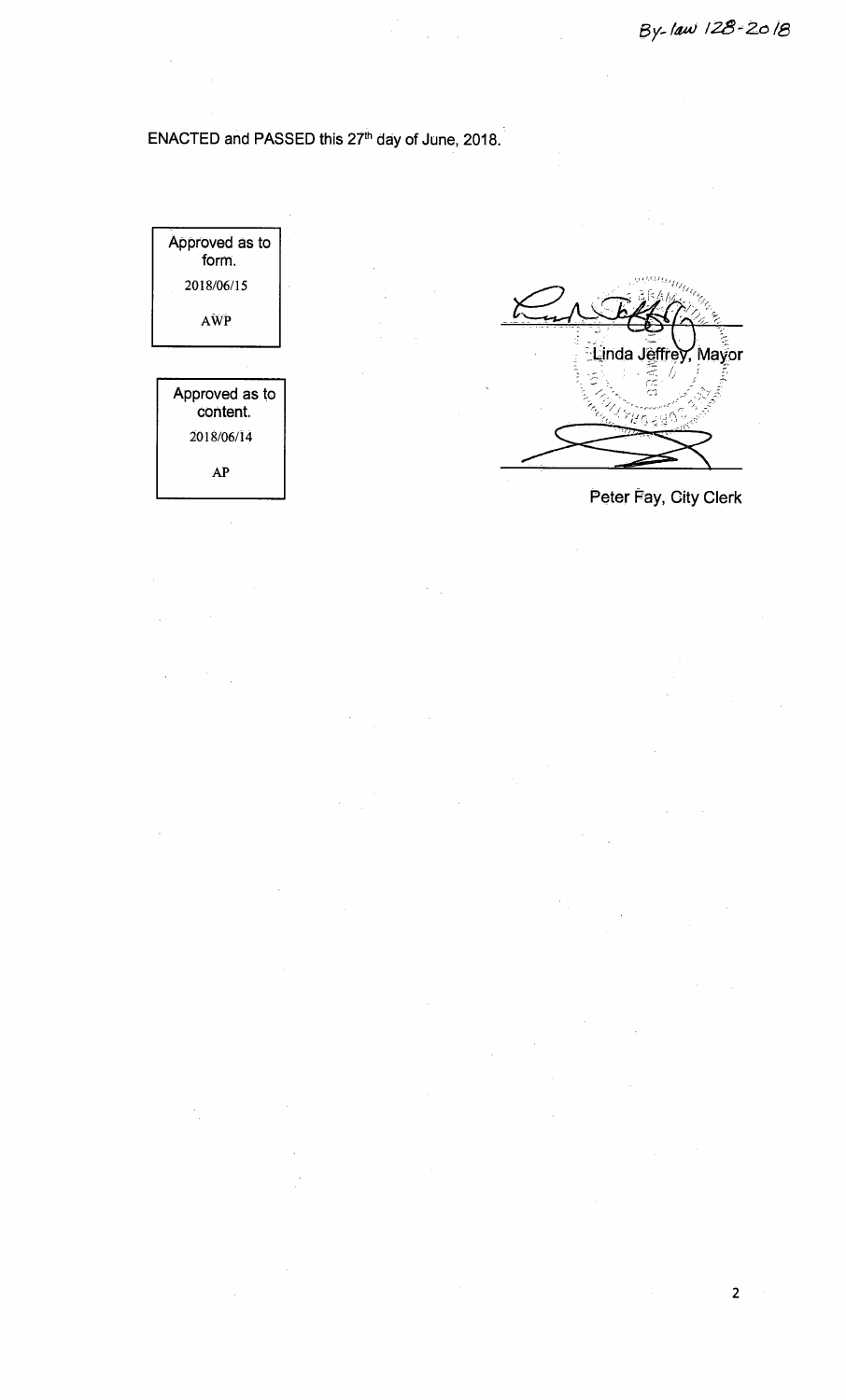